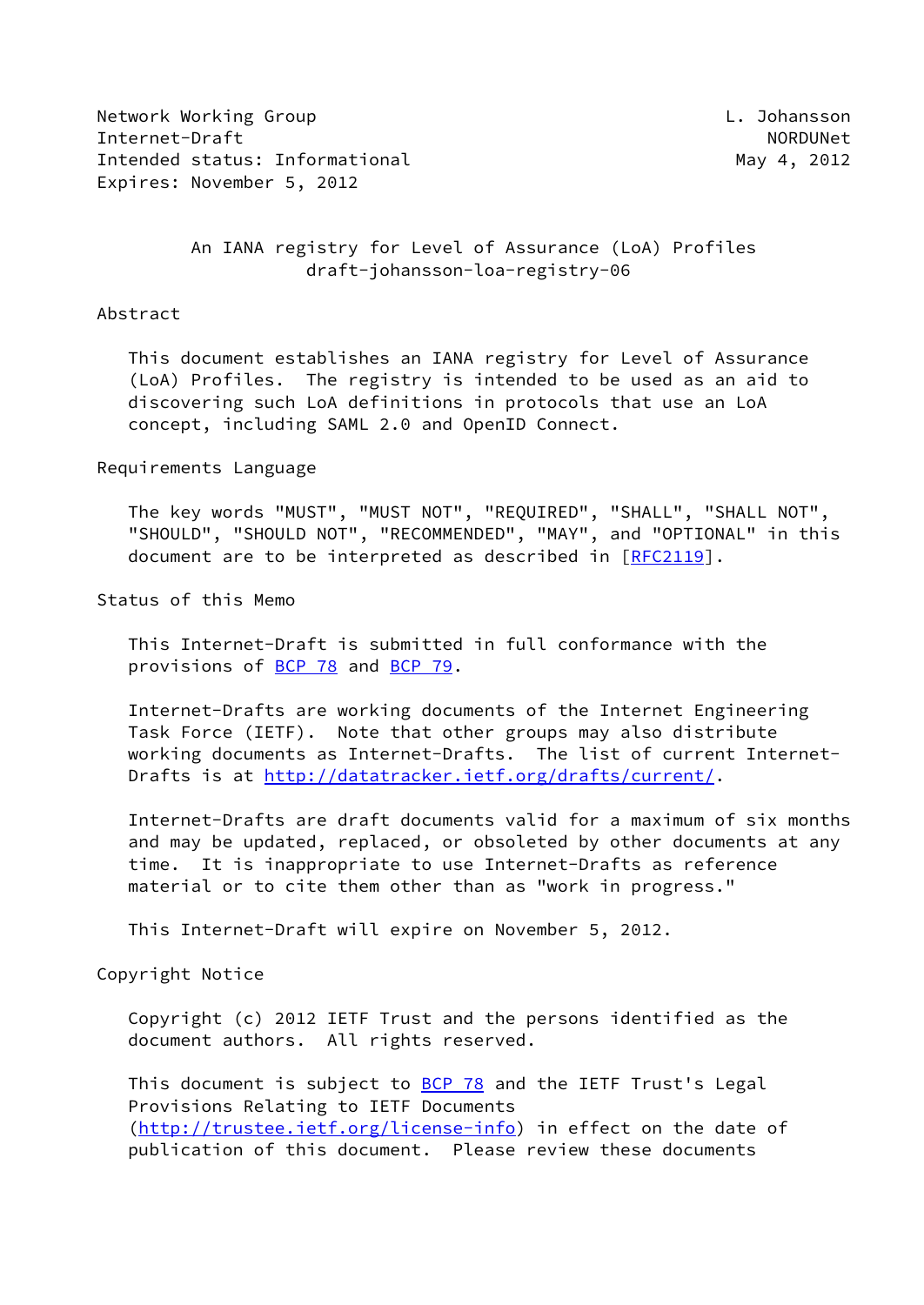Internet-Draft LoA Registry Loam May 2012

 carefully, as they describe your rights and restrictions with respect to this document. Code Components extracted from this document must include Simplified BSD License text as described in Section 4.e of the Trust Legal Provisions and are provided without warranty as described in the Simplified BSD License.

Table of Contents

| 2.                                                                                                                                                                                                                                                                                                                                                                                                                                                                             |                |
|--------------------------------------------------------------------------------------------------------------------------------------------------------------------------------------------------------------------------------------------------------------------------------------------------------------------------------------------------------------------------------------------------------------------------------------------------------------------------------|----------------|
| 3.                                                                                                                                                                                                                                                                                                                                                                                                                                                                             | $\overline{4}$ |
| 3.1.                                                                                                                                                                                                                                                                                                                                                                                                                                                                           | $\overline{5}$ |
|                                                                                                                                                                                                                                                                                                                                                                                                                                                                                | 6              |
|                                                                                                                                                                                                                                                                                                                                                                                                                                                                                | 6              |
| 4.1. Reviewer Expectations                                                                                                                                                                                                                                                                                                                                                                                                                                                     | $\mathbf{I}$   |
| $\overline{5}$ .                                                                                                                                                                                                                                                                                                                                                                                                                                                               | $\mathcal{I}$  |
| 6.                                                                                                                                                                                                                                                                                                                                                                                                                                                                             | <u>8</u>       |
| 7.                                                                                                                                                                                                                                                                                                                                                                                                                                                                             | 8              |
| 8.                                                                                                                                                                                                                                                                                                                                                                                                                                                                             | 8              |
| 9.                                                                                                                                                                                                                                                                                                                                                                                                                                                                             | 8              |
| since -00<br>9.1.<br>$\mathbf{r}^{\prime}=\mathbf{r}^{\prime}=\mathbf{r}^{\prime}=\mathbf{r}^{\prime}=\mathbf{r}^{\prime}=\mathbf{r}^{\prime}=\mathbf{r}^{\prime}=\mathbf{r}^{\prime}=\mathbf{r}^{\prime}=\mathbf{r}^{\prime}=\mathbf{r}^{\prime}=\mathbf{r}^{\prime}=\mathbf{r}^{\prime}=\mathbf{r}^{\prime}=\mathbf{r}^{\prime}=\mathbf{r}^{\prime}=\mathbf{r}^{\prime}=\mathbf{r}^{\prime}=\mathbf{r}^{\prime}=\mathbf{r}^{\prime}=\mathbf{r}^{\prime}=\mathbf{r}^{\prime}$ | <u>8</u>       |
|                                                                                                                                                                                                                                                                                                                                                                                                                                                                                | 8              |
|                                                                                                                                                                                                                                                                                                                                                                                                                                                                                |                |
|                                                                                                                                                                                                                                                                                                                                                                                                                                                                                |                |
|                                                                                                                                                                                                                                                                                                                                                                                                                                                                                |                |
|                                                                                                                                                                                                                                                                                                                                                                                                                                                                                |                |
|                                                                                                                                                                                                                                                                                                                                                                                                                                                                                |                |
|                                                                                                                                                                                                                                                                                                                                                                                                                                                                                | <u> 10</u>     |
|                                                                                                                                                                                                                                                                                                                                                                                                                                                                                | <u> 10</u>     |
|                                                                                                                                                                                                                                                                                                                                                                                                                                                                                |                |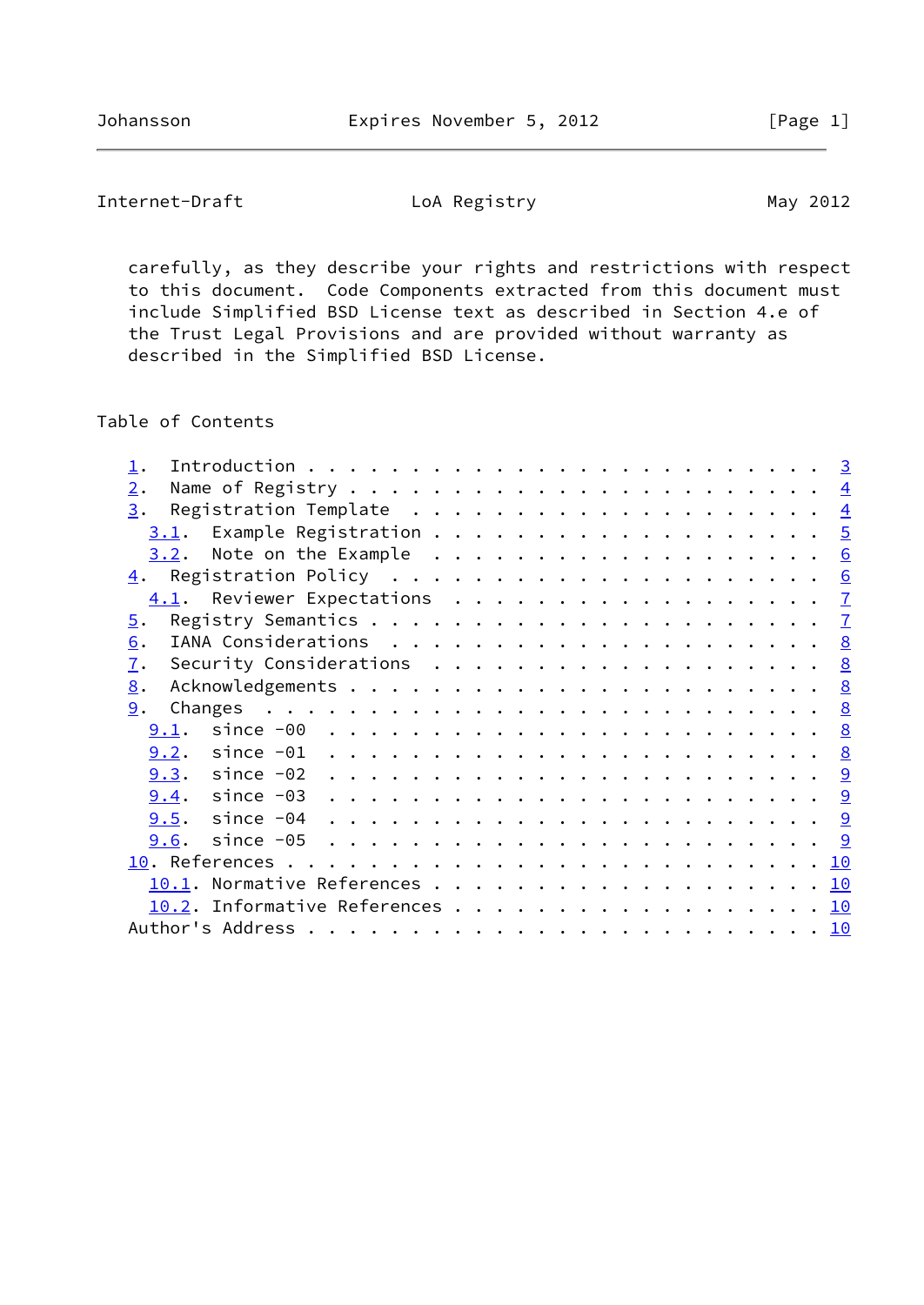Johansson Expires November 5, 2012 [Page 2]

<span id="page-2-1"></span>Internet-Draft LoA Registry Loam May 2012

#### <span id="page-2-0"></span>[1](#page-2-0). Introduction

 This document establishes an IANA registry for Level of Assurance Profiles.

 Quoting from sstc.saml-assurance-profile [\[OASIS.sstc.saml-assurance-profile](#page-10-4)] we find the following definition of the concept of 'level of assurance':

 \_Many existing (and potential) SAML federation deployments have adopted a "levels of assurance" (or LOA) model for categorizing the wide variety of authentication methods into a small number of levels, typically based on some notion of the strength of the authentication. Federation members (service providers or "relying parties") then decide which level of assurance is required to access specific protected resources, based on some assessment of "value" or "risk".\_

 Another definition of a 'level of assurance' is given in [RFC4949](https://datatracker.ietf.org/doc/pdf/rfc4949) [\[RFC4949](https://datatracker.ietf.org/doc/pdf/rfc4949)] which also identifies the roots of such profiles in the NIST special publication series, in particular SP 800-63 [\[SP63](#page-10-5)]. Level of Assurance profiles are used in various protocols, including the Security Assertion Markup Language (SAML) version 2.0 and OpenID Connect.

 Several so called trust frameworks and identity federations now exist, some of which define one or more Level of Assurance (LoA). The purpose of this specification is to create an IANA registry where such LoA definitions can be discovered. While the quote above references SAML the notion of a "level of assurance" has gained wide spread acceptance and should be treated as a protocol-independent concept. The proposed IANA registry attempts to reflects this.

 Although the registry will contain URIs that reference SAML Authentication Context Profiles other protocols may use such URIs to identify levels of assurance definitions without relying on or transmitting their SAML XML definitions. Use of the registry by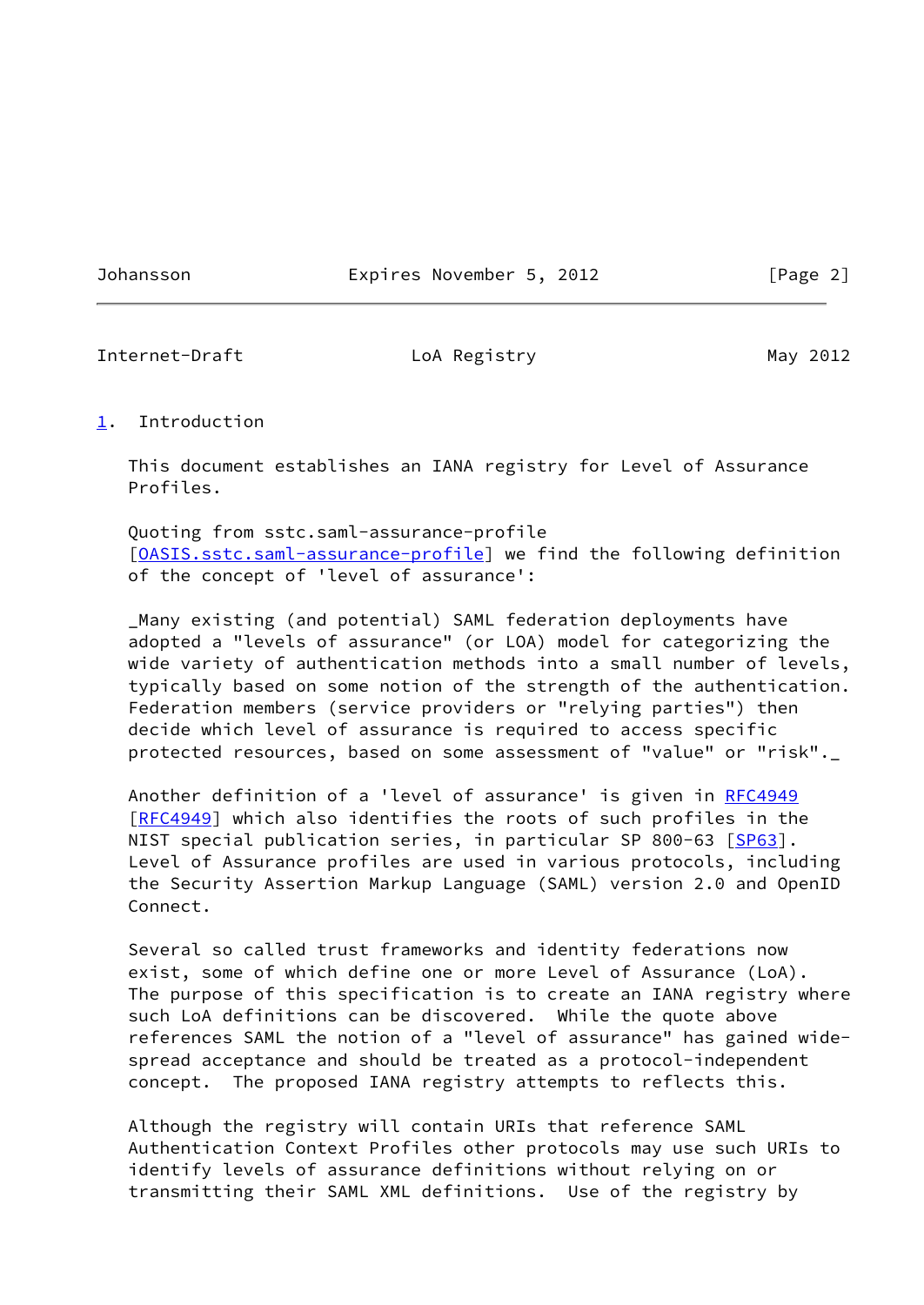protocols other than SAML is encouraged.

 For instance OpenID Connect defines the standard claim 'acr' as a identifier that may reference a SAML Authentication Context Class even though OpenID Connect is not itself based on XML or SAML.

 Protocol designers who want to reference the registry should be aware that registered LoAs may depend on assumptions that do not carry over to all protocols and that such assumptions may vary among the protocols for which the LoAs were originally registered.

| Johansson |  | Expires November 5, 2012 |  |  |  | [Page 3] |  |
|-----------|--|--------------------------|--|--|--|----------|--|
|-----------|--|--------------------------|--|--|--|----------|--|

<span id="page-3-1"></span>Internet-Draft LoA Registry Loamer May 2012

<span id="page-3-0"></span>[2](#page-3-0). Name of Registry

 The name of the registry shall be "Level of Assurance Profile", in plural "Level of Assurance Profiles". The term LoA is an abbreviation of Level of Assurance.

<span id="page-3-2"></span>[3](#page-3-2). Registration Template

The following information must be provided with each registration:

- URI: A URI referencing a Level of Assurance Profile. This is the registry key.
- Context Class: A valid XML schema definition for the SAML 2.0 LoA Context Class fulfilling the requirements of sstc.saml-assurance- profile [[OASIS.sstc.saml-assurance-profile\]](#page-10-4). The registry key (the URI) is the unique identifier for the Context Class.
- Name: A string uniquely and unambiguously identifying the LoA for use in protocols where URIs are not appropriate.
- Informational URL: A URL containing auxilliary information. This URL must minimally reference contact information for the administrative authority of the level of assurance definition and must use either the http or https schemes.

 Note that it is possible for a single SAML Authentication Context Class to contain definitions of multiple URIs. In that case a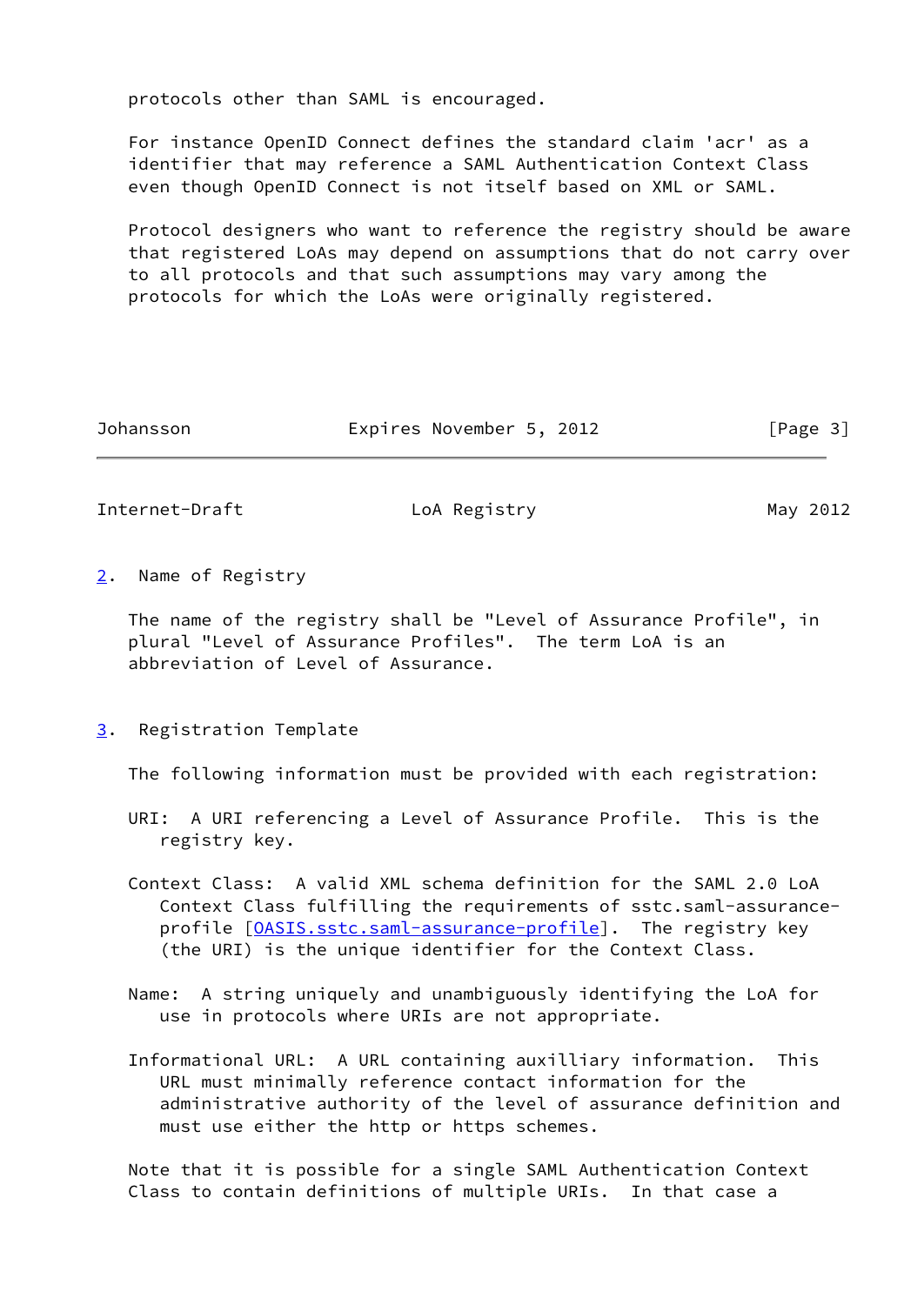separate registration is to be used for each URI. Both the name and the URI are to uniquely and unambigously identify the LoA. The name is meant to be used in protocols where URIs are not appropriate. In addition the requester is expected to provide basic contact information and the name of the organization on behalf of which the LoA definition is registered.

The Name is defined by the following ABNF (as defined in [RFC5234](https://datatracker.ietf.org/doc/pdf/rfc5234) [\[RFC5234](https://datatracker.ietf.org/doc/pdf/rfc5234)]): label = ( ALPHA / DIGIT ) name = label  $1*($  label / "-" / "." / "\_" )

Johansson Expires November 5, 2012 [Page 4]

<span id="page-4-1"></span>Internet-Draft LoA Registry Loamer May 2012

 The elements defined by the following ABNF productions represent a set of reserved values for the Name element and are not to be registered: reserved = loa / al / num  $\log = ($  "l" / "L" ) ( "o" / "O" ) ( "a" / "A") \*DIGIT al =  $('''a'' /''A'') ('''l'' /''L'') *DIGIT$  $num = *DIGIT$  The reason for excluding these productions is a desire to avoid a race to register overly generic LoA profiles under names like "AL1" or "LOA2".

<span id="page-4-0"></span>[3.1](#page-4-0). Example Registration

- 1. Name of requester: J. Random User
- 2. E-mail address of requester: jrandom@example.com
- 3. Organization of requester: Example Trust Frameworks LLP

4. Requested registration:

URI http://foo.example.com/assurance/loa-1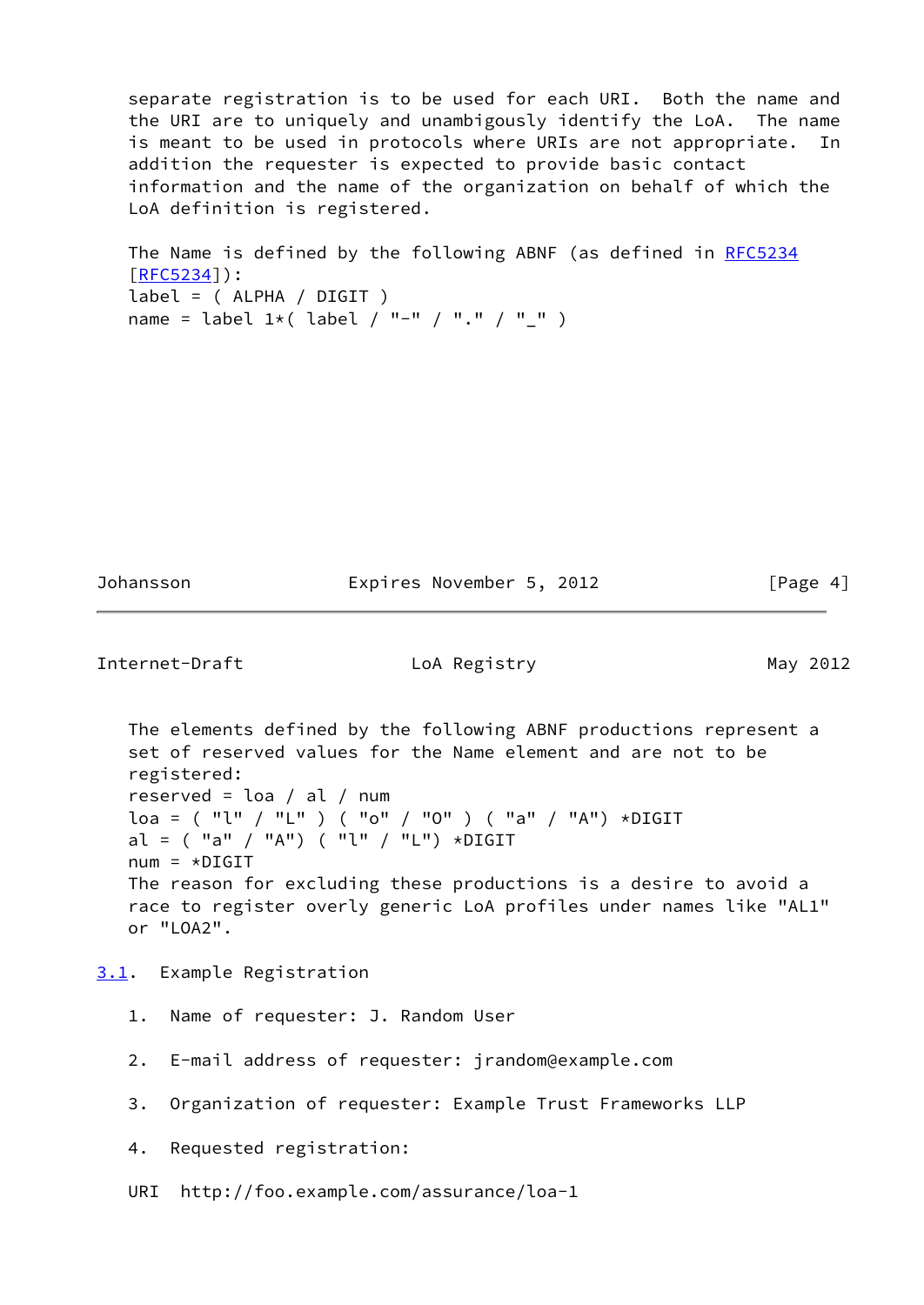Name foo-loa-1

Information URL https://foo.example.com/assurance/

<span id="page-5-0"></span>

| Johansson                                                                                                                    | Expires November 5, 2012                                                                                                                                                                                                                                                                                                                                                                                                | [Page 5] |
|------------------------------------------------------------------------------------------------------------------------------|-------------------------------------------------------------------------------------------------------------------------------------------------------------------------------------------------------------------------------------------------------------------------------------------------------------------------------------------------------------------------------------------------------------------------|----------|
| Internet-Draft                                                                                                               | LoA Registry                                                                                                                                                                                                                                                                                                                                                                                                            | May 2012 |
| <xs:schema<br><math>version="2.0"</math><br/><xs:redefine<br><xs:annotation></xs:annotation></xs:redefine<br></xs:schema<br> | SAML 2.0 Authentication Context Class Definition<br>xml version="1.0" encoding="UTF-8"?<br>targetNamespace="http://foo.example.com/assurance/loa-1"<br>xmlns:xs="http://www.w3.org/2001/XMLSchema"<br>xmlns="http://foo.example.com/assurance/loa-1"<br>finalDefault="extension"<br>blockDefault="substitution"<br>schemaLocation="saml-schema-authn-context-loa-profile.xsd"><br><xs:documentation></xs:documentation> |          |
|                                                                                                                              | Class identifier:<br>http://foo.example.com/assurance/loa-1                                                                                                                                                                                                                                                                                                                                                             |          |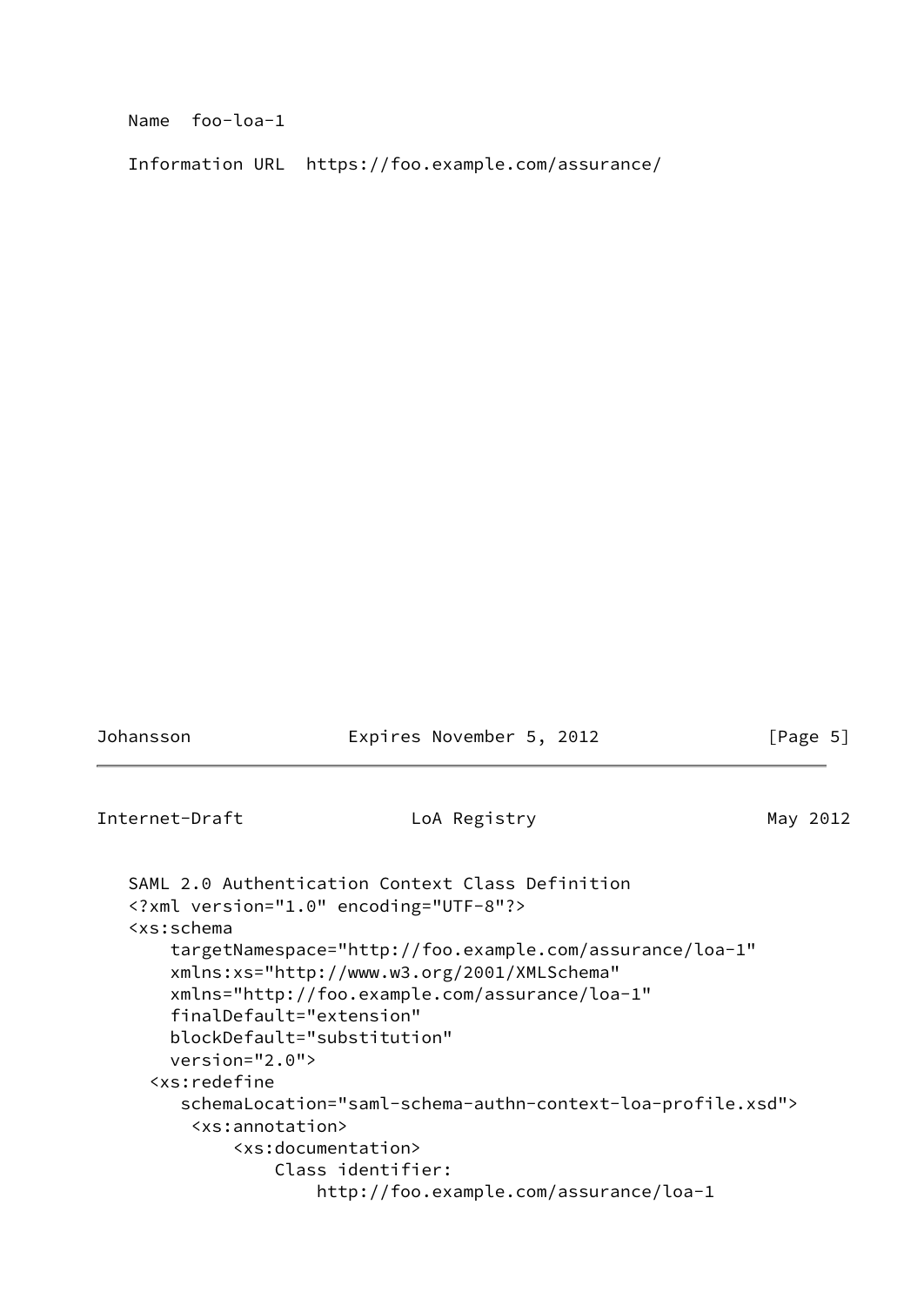```
 Defines Level 1 of the Foo Assurance Framework
          </xs:documentation>
      </xs:annotation>
      <xs:complexType name="GoverningAgreementRefType">
        <xs:complexContent>
          <xs:restriction base="GoverningAgreementRefType">
             <xs:attribute name="governingAgreementRef"
              type="xs:anyURI"
              fixed="https://foo.example.com/assurance/"
              use="required"/>
            </xs:restriction>
        </xs:complexContent>
      </xs:complexType>
  </xs:redefine>
</xs:schema>
```
<span id="page-6-0"></span>[3.2](#page-6-0). Note on the Example

 The example is borrowed (slightly modified) from sstc.saml-assurance profile [\[OASIS.sstc.saml-assurance-profile](#page-10-4)]. The example should not be registered.

<span id="page-6-1"></span>[4](#page-6-1). Registration Policy

 The registry is to be operated under the "Expert Review" policy from [RFC5226](https://datatracker.ietf.org/doc/pdf/rfc5226) [\[RFC5226](https://datatracker.ietf.org/doc/pdf/rfc5226)] employing a pool of experts. IANA is kindly asked to do rough randomized load-balancing among the experts and also do an initial review of each submission to ensure that the name is and URI are unique within the registry. The review criteria are outlined below.

Registrations that reference multiple LoAs in a consistent set of

| Johansson | Expires November 5, 2012 |  | [Page 6] |
|-----------|--------------------------|--|----------|
|-----------|--------------------------|--|----------|

<span id="page-6-3"></span>Internet-Draft LoA Registry Loamer May 2012

 policies - for instance when a trust framework defines multiple levels of assurance - the registered LoA Name and URIs should be consistently named so that they identified as belonging to the same set of registrations. For instance fruitLoA1,fruitLoA2 and fruitLoA3 is preferred over apple,pear and banana when these Names refer to a single set of policies defining 3 LoAs.

<span id="page-6-2"></span>[4.1](#page-6-2). Reviewer Expectations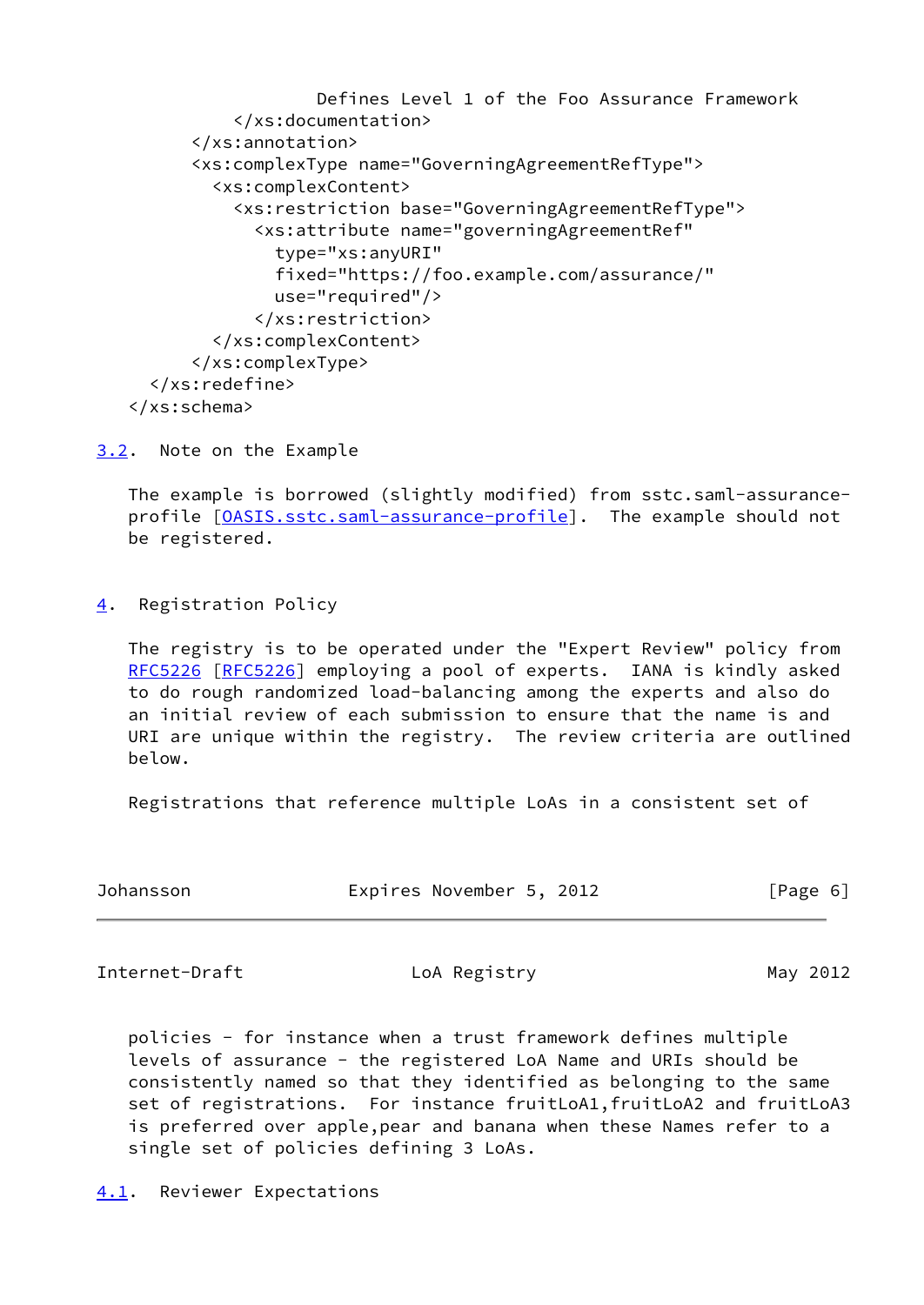The expectation of the IANA LoA Registry is that it contain registrations of bona fide Level of Assurance Profiles while not presenting a very high bar for entry.

Expert reviewers are expected to verify that:

- o the registration is consistent and that the provided XML fulfills the requirements of sstc.saml-assurance-profile [[OASIS.sstc.saml-assurance-profile\]](#page-10-4).
- o the Name element is clearly associated with the registered LoA Profile and is not a reserved value.
- o the URI and Name elements are not already registered.
- o the Information URL can be expected to be stable and permanent.

 Note that multiple registrations may share a common Informational URL.

 The reviewers should exclude registrations where the Name does not unambiguously identify the LoA definition or where the Name is a simple variation on one of the reserved names.

 Expert reviewers are expected to allow registrations made in good faith that fulfil these requirements.

<span id="page-7-0"></span>[5](#page-7-0). Registry Semantics

 The intended use for this registry is to serve as a basis for discovery of LoA definitions that might for instance be used by protocol-specific (eg SAML 2.0 or OpenID Connect) management tools.

 Note that consumers of the registry, being implementations of [OASIS.sstc.saml-ass], are expected to allow configuration of LoA URIs at system deploy-time. If multiple sources of LOA URIs are permitted in addition to the registry (eg manual input) then it is important to avoid collisions with URIs found in the registry.

| Johansson | Expires November 5, 2012 |  | [Page 7] |  |
|-----------|--------------------------|--|----------|--|
|           |                          |  |          |  |

<span id="page-7-1"></span>Internet-Draft LoA Registry Loam May 2012

The presence of an entry in the registry does not imply any semantic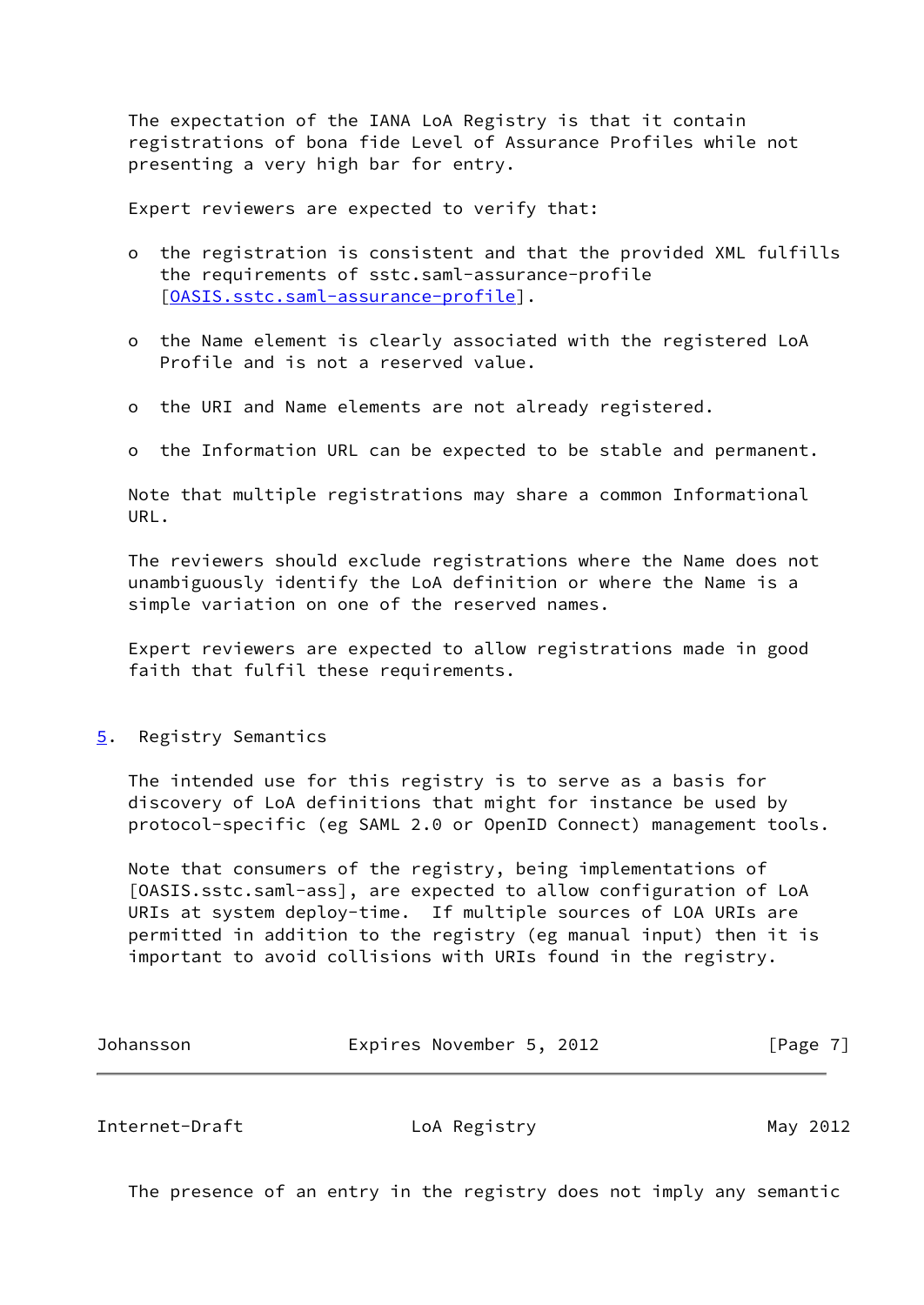or quality beyond that which results from the review done by the expert reviewer as part of the registration process.

<span id="page-8-0"></span>[6](#page-8-0). IANA Considerations

 This document sets up a registry with IANA making the whole document a set of considerations for IANA.

<span id="page-8-1"></span>[7](#page-8-1). Security Considerations

 The registry is not a federation or trust framework. Consumers of the registry are strongly advised to review the information about an LoA before relying on it.

<span id="page-8-2"></span>[8](#page-8-2). Acknowledgements

 RL 'Bob' Morgan, Scott Cantor, Lucy Lynch and John Bradley were involved in the initial discussions around this idea and contributed to the semantics of the registry. The various versions of the draft were socialized in the Kantara Federation Interoperability WG and in other parts of the identity community.

<span id="page-8-3"></span>[9](#page-8-3). Changes

 Note to the RFC editor: This section should be removed before publication.

- <span id="page-8-4"></span>[9.1](#page-8-4). since -00
	- o Clarified the security considerations wrt the status of the IANA registry.
	- o Text in the introduction that explains that the registry can be used by other protocols than SAML and that this is encouraged.

<span id="page-8-5"></span>[9.2](#page-8-5). since -01

o Allow for registration of short identifiers.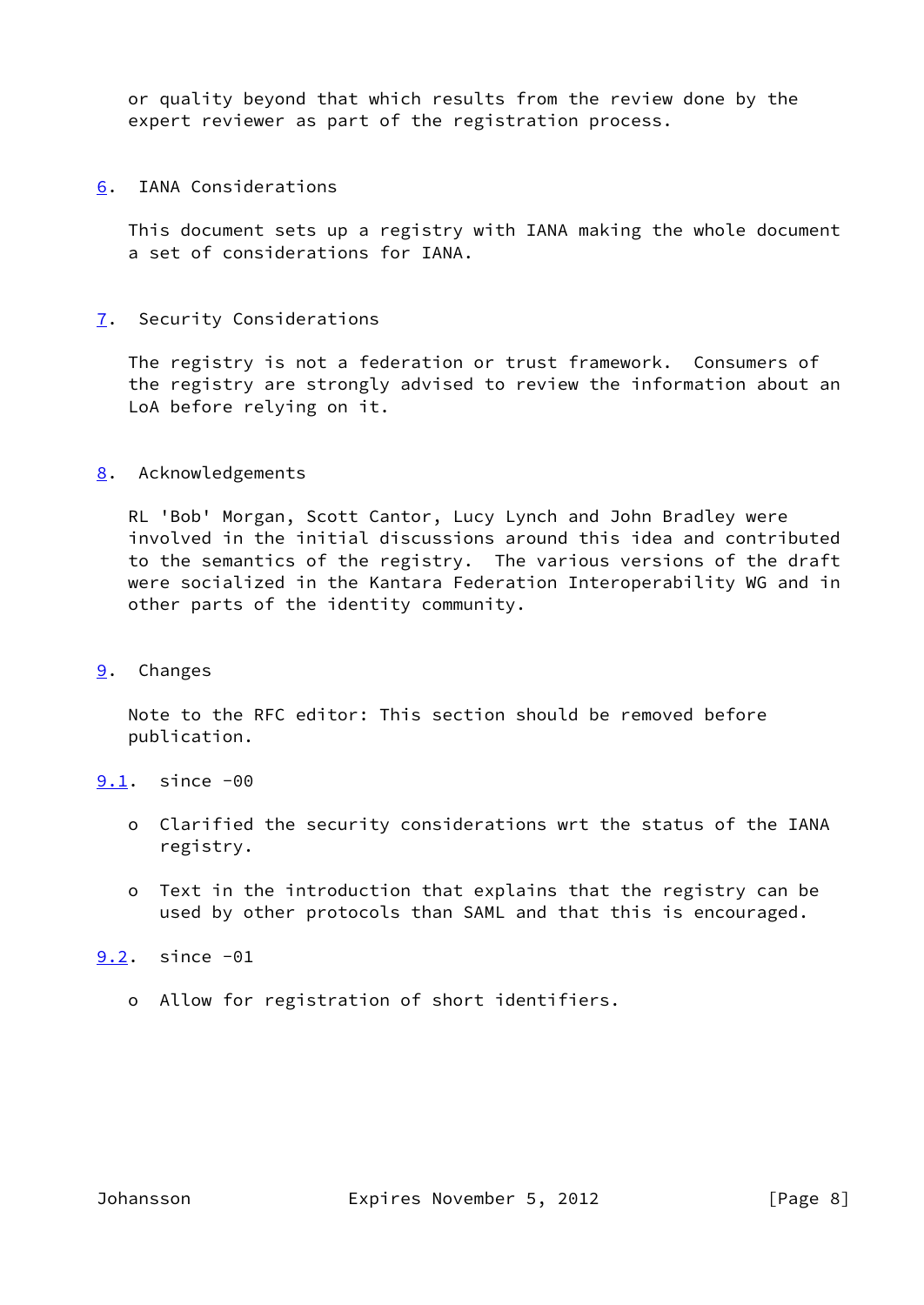#### <span id="page-9-1"></span>Internet-Draft LoA Registry Loam Hotel May 2012

```
9.3. since -02
```
- o Make the text less explicitly dependent on SAML.
- o Include OpenID Connect reference.
- o Corrected the SSTC reference
- o Reserve numeric-only LoA names (eg '1')

### <span id="page-9-2"></span>[9.4](#page-9-2). since -03

- o comments from PROTO writeup, AD and document shepherd
- o remove initial list of reviewers it will be decided by IESG
- o example registration

# <span id="page-9-3"></span>[9.5](#page-9-3). since -04

- o ABNF fixes
- o example registration
- o policy for consistent naming across multiple related registrations
- o minor nits

<span id="page-9-4"></span>[9.6](#page-9-4). since -05

- o clarified introduction by re-arranging paragraphs
- o removed [RFC2119](https://datatracker.ietf.org/doc/pdf/rfc2119)-language
- o clarified security considerations section
- o clarified reviewer expectations
- o corrected the example
- o corrected reference to IANA Expert Review policy
- o included ABNF reference
- o expectations on Information URI stability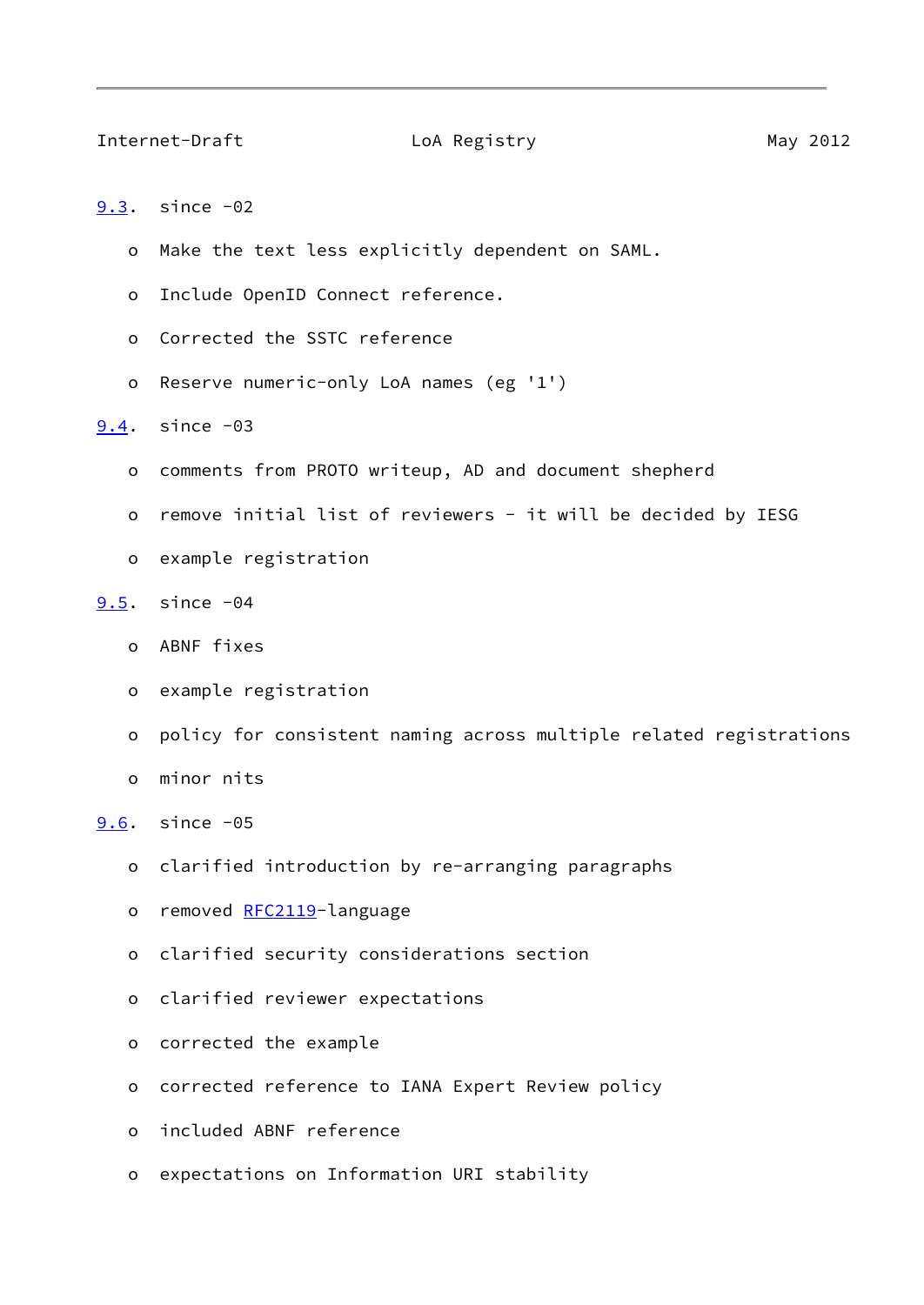o limit the allowed Information URI scheme

<span id="page-10-4"></span><span id="page-10-2"></span><span id="page-10-1"></span><span id="page-10-0"></span>

| Johansson                        | Expires November 5, 2012                                                                                                                               | [Page 9] |  |
|----------------------------------|--------------------------------------------------------------------------------------------------------------------------------------------------------|----------|--|
| Internet-Draft                   | LoA Registry                                                                                                                                           | May 2012 |  |
| o various nits                   |                                                                                                                                                        |          |  |
| 10. References                   |                                                                                                                                                        |          |  |
|                                  | 10.1. Normative References                                                                                                                             |          |  |
|                                  | [OASIS.sstc.saml-assurance-profile]<br>Morgan, RL., Madsen, PM., and S. Cantor, "SAML V2.0<br>Identity Assurance Profiles Version 1.0", November 2010. |          |  |
| $\lceil \mathsf{RFC2119} \rceil$ | Bradner, S., "Key words for use in RFCs to Indicate<br>Requirement Levels", BCP 14, RFC 2119, March 1997.                                              |          |  |
|                                  | [RFC5234] Crocker, D. and P. Overell, "Augmented BNF for Syntax<br>Specifications: ABNF", STD 68, RFC 5234, January 2008.                              |          |  |
|                                  | 10.2. Informative References                                                                                                                           |          |  |
|                                  | [RFC4949] Shirey, R., "Internet Security Glossary, Version 2",<br>RFC 4949, August 2007.                                                               |          |  |
| [RFC5226]                        | Narten, T. and H. Alvestrand, "Guidelines for Writing an<br>IANA Considerations Section in RFCs", BCP 26, RFC 5226,<br>May 2008.                       |          |  |
| [SP63]                           | NIST, "Electronic Authentication Guideline, NIST Special<br>Publication 800-63", June 2004.                                                            |          |  |
| Author's Address                 |                                                                                                                                                        |          |  |

<span id="page-10-5"></span><span id="page-10-3"></span> Leif Johansson NORDUNet Tulegatan 11 Stockholm Sweden

Email: leifj@nordu.net